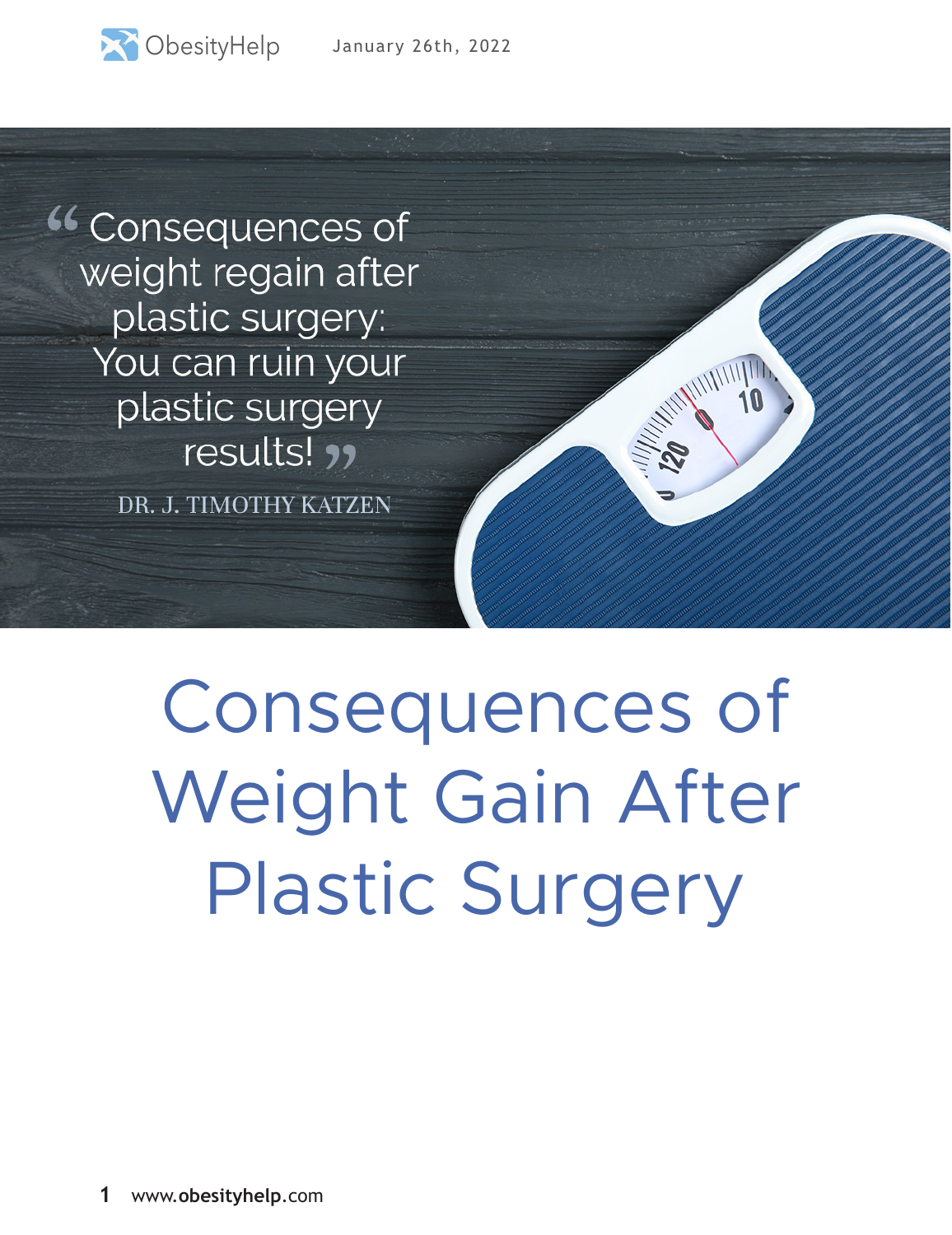With all of the excellent food choices that surround us, weight gain is a common occurrence. However, gaining weight after a plastic surgery procedure is a significant issue and has an extra set of consequences. Postoperative weight gain can occur for many reasons, including changes in hormonal levels and the stress of recovery. Let's explore these topics further.

# **Causes of Weight Gain After Plastic Surgery**

Right after plastic surgery or the acute postoperative phase:

Immediately after plastic surgery procedures, patients gain weight. This type of weight gain is multi-factorial.



# **1.** Edema or swelling

Most weight gain in the acute postoperative healing phase is from edema, a medical word for swelling. After plastic surgery, the body stores and absorbs fluid naturally; this is called postoperative edema.

Edema is expected from almost all types of reconstructive plastic surgery after weight loss. On average, it takes 6-8 weeks for this postoperative edema to be processed by your kidneys and excreted through urine.



# 2. Lack of exercise

During the postoperative phase, most patients are not exercising. Exercising in the acute healing phase is not suggested because exercise may place undue strain on surgical incisions. Excessive tension and strain can promote wound dehiscence or incision openings.

Also, exercise can increase blood pressure, which can cause unnecessary bleeding. Resumption of exercise is patient and procedure-dependent. In general, if everything is healing well, 4 to 6 weeks after plastic surgery, light exercise is allowed. More intense exercise may be allowed 2 to 3 months after your plastic surgery procedure.

# **Poor food choices** 3.

Another reason for weight gain in the postoperative phase is that patients may not eat their routine diet-friendly food. Patients may be tempted to eat non-nutritious food and sometimes even junk food in the acute postoperative phase.

During the postoperative period, you need to eat optimal food. Your diet should be high in protein. Your goal should be 80 to 100 g of protein a day. Most patients can achieve this goal with protein drinks. Usually, 3-4 weeks after surgery, you can decrease your protein intake and return to your regular pre-operative diet.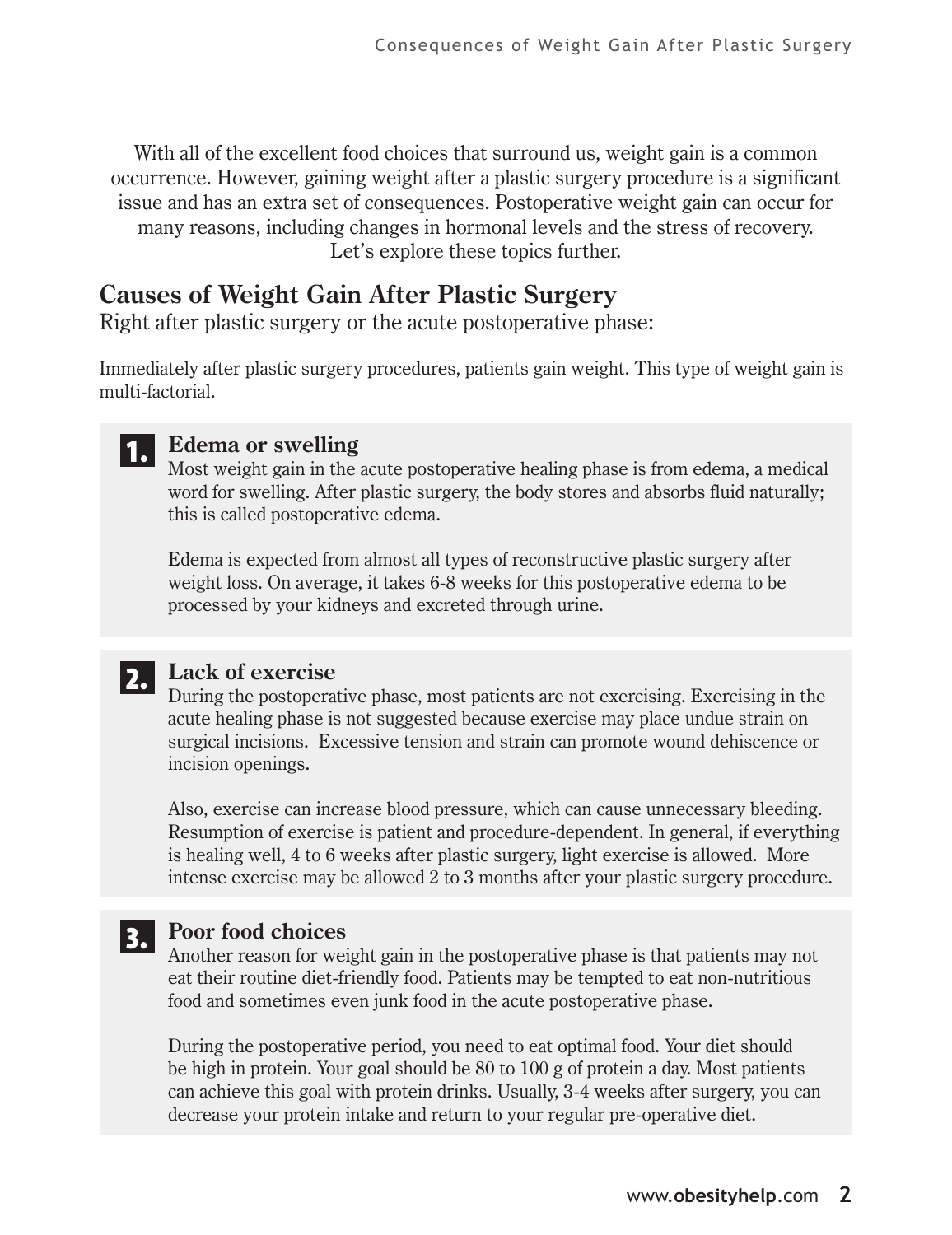

## **Long after plastic surgery or the long-term postoperative phase:**

Losing weight is certainly not easy. Neither is undergoing plastic surgery after weight loss. Let's explore some reasons why people gain weight long after their surgery.

#### **Hormone changes** 1.

Leptin is a hormone made by fat cells. Leptin acts on an area of your brain called the hypothalamus. As leptin levels increase, your appetite decreases. When your body fat falls, leptin levels drop, and your appetite increases.

Ghrelin is a hormone secreted by the stomach wall. Ghrelin triggers feelings of hunger, increases appetite, and plays a role in body weight.

PYY is another hormone and is secreted by the small intestine after meals. PYY is an appetite suppressant and counters ghrelin, an appetite stimulant. Finally, insulin is secreted in part by the pancreas in response to rising blood sugars levels. One of insulin's functions is to suppress appetite in the brain.

After plastic surgery, all these hormones are altered.



# **Stress** 2.

Many things can cause stress, especially plastic surgery. First, there is stress that occurs right after surgery; this is called acute stress. Second, there is stress, which is caused long after surgery; this is called chronic stress. Acute and chronic stress are very different.

Right after surgery (acute stress), your body secretes corticotropin-releasing factor or CRF from the hypothalamus. CRF directly decreases your appetite. Another critical hormone is neuropeptide Y or NPY. Naturally, NPY decreases metabolism and increases appetite.

During acute stress, your body inhibits NPY, thus reducing appetite. In comparison, during periods of long-term stress (chronic stress), recent studies show that your leptin (appetite-suppressing hormone) levels drop, making you hungrier and more likely to overeat. In addition, chronic stress has been shown to cause insulin to be less effective (insulin resistance). Insulin resistance due to chronic stress can cause weight gain.

#### **Poor food choices** 3.

Recently, research showed that foods high in sugar, salt and fat, can stimulate the brain reward system. This may explain why some patients preferentially eat highly palatable foods in an attempt to feel better during long periods of stress.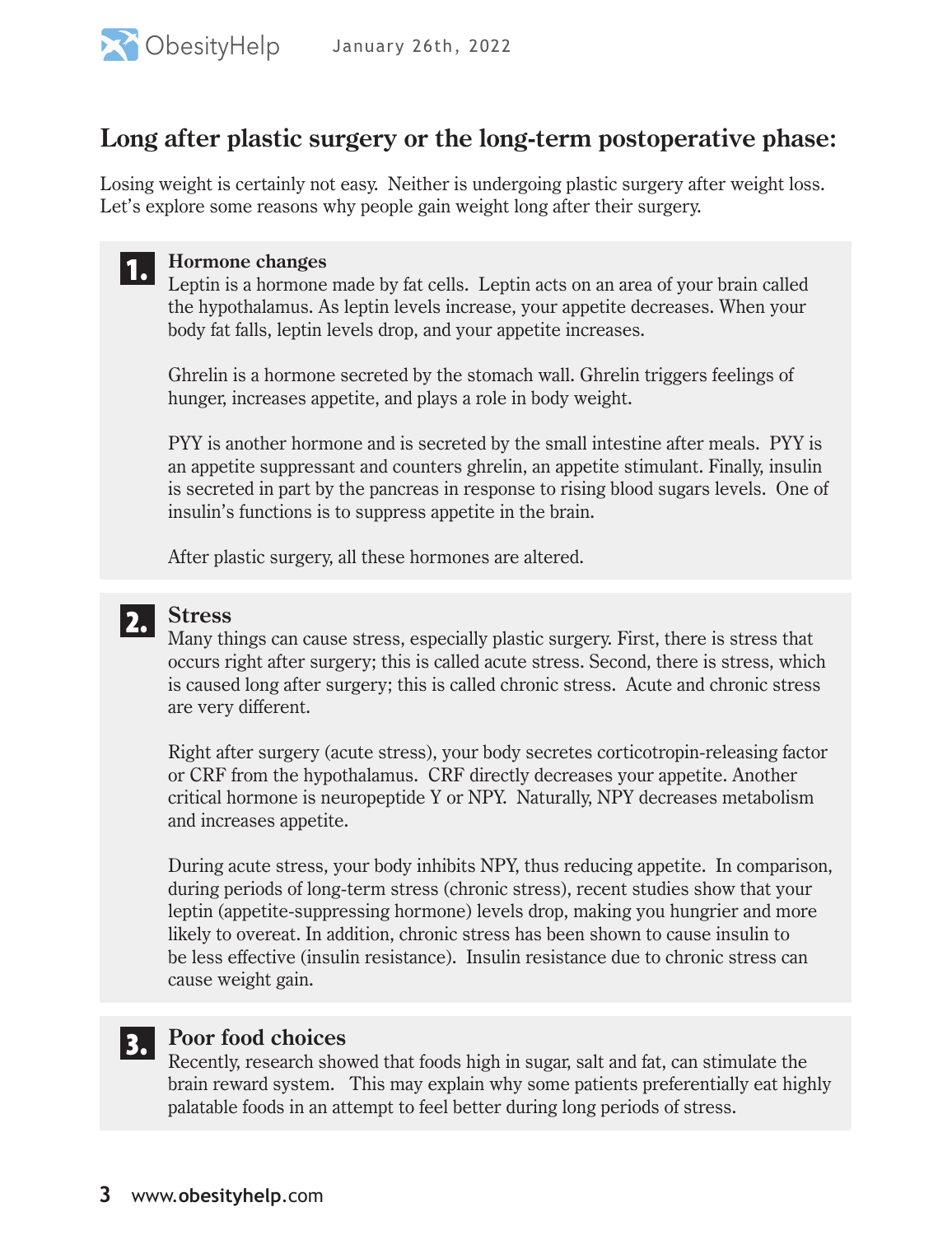# **4.** Not enough sleep

Not getting 8 hours of sleep can impact weight gain. Studies show that patients who sleep less than 5 hours have elevated ghrelin and lower leptin levels than patients who sleep 8 hours or more.

That means if you do not get enough nighttime sleep, your appetite increases, and you are more likely to gain weight.

### **5.** Uncomfortable with their "new" body<br>Some patients feel that they leak "too good" after Some patients feel that they look "too good" after plastic surgery. This may have negative consequences, like attracting too much attention from others. In addition, sometimes, postoperative plastic surgery patients lose friends and family because they look so good. As a result, patients may self-sabotage their results, so they fit in better with old family and perhaps, regain lost friends.

# **Causes of Weight Gain After Plastic Surgery**

### YOU CAN RUIN YOUR PLASTIC SURGERY RESULTS.

In general, after plastic surgery, you should try not to gain weight unless you are severely underweight. However, if you gain significant weight after plastic surgery, you can destroy your plastic surgery results.

### Physical consequences of weight gain after plastic surgery:

- 1. Fat accumulation: Weight gain after plastic surgery increases your number of fat cells. Fat cells collect in 2 places. First, fat can accumulate around the intestines. This is called visceral fat.
- 2. Second, fat can also collect under the skin. This is called subcutaneous fat. Visceral fat accumulation can distend the abdomen and push against the abdominal muscles, ruining your tummy tuck or lower body lift results. Additionally, subcutaneous fat collection can make you appear fatter. Both visceral and subcutaneous fat can distend the skin. Thus, fat accumulation can ruin your results.
- 3. If the weight gain is severe, you can develop diabetes or high blood pressure.
- 4. If you stretch your skin out too much, you may need corrective plastic surgery. However, if you gain too much weight, the stretched skin may not be able to be corrected.
- 5. If you regain weight, this adds extra pressure on joints, making it more challenging to ambulate and exercise.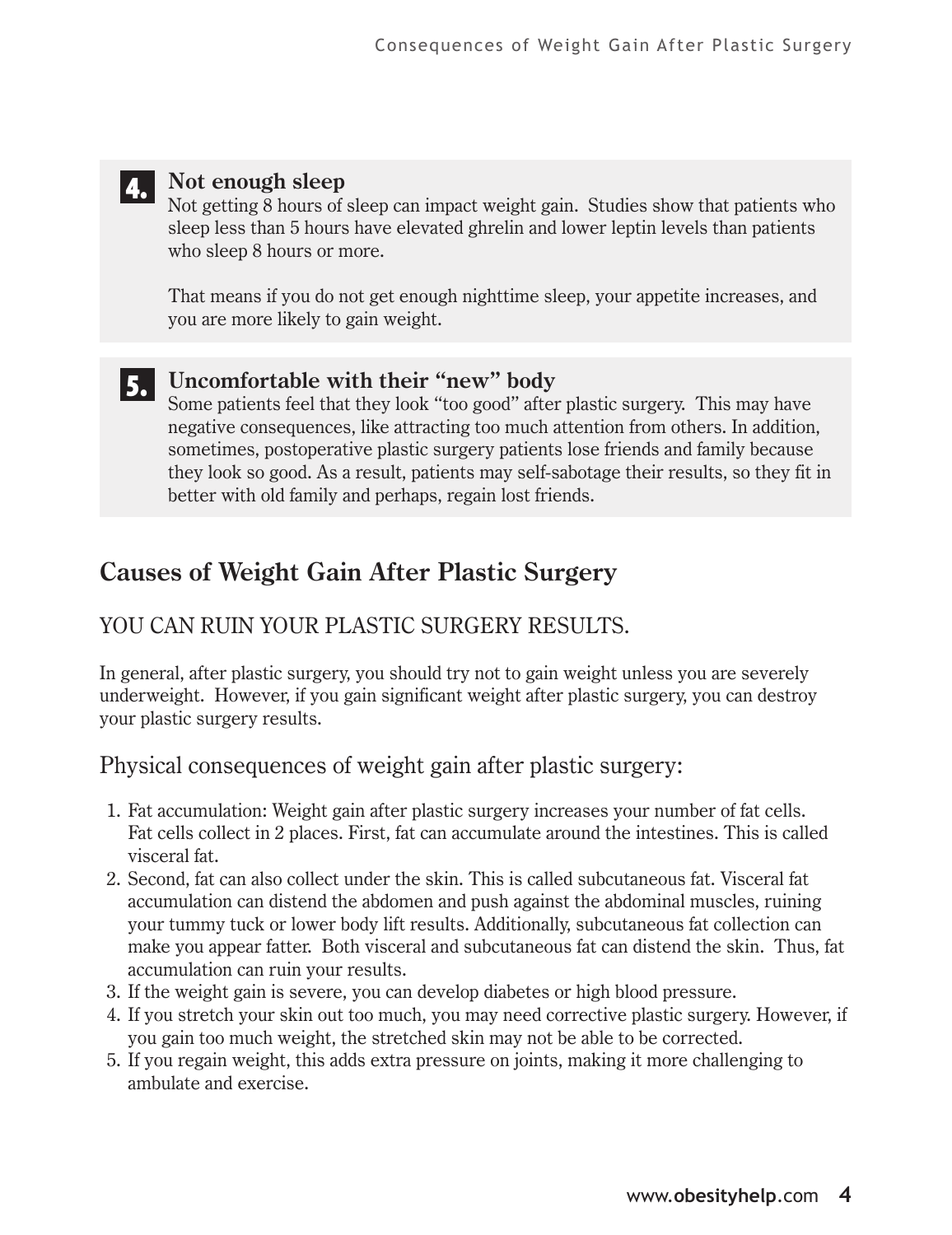**D**asically, with plastic surgery, fat cells are<br>**D**removed, and your body resets its thermostat as to what you should weigh. This is probably achieved through the hormones ghrelin, leptin, " NPY, and PYY. CRITICAL NUTRITION PHASE

Emotional consequences of weight gain after plastic surgery:

- 1. Depression
- 2. Questioning of self-worth
- 3. Feeling of financial loss because of loss of results
- 4. Feeling of defeat
- 5. Loss of self-confidence

Financial consequences of weight gain after plastic surgery:

- 1. Plastic surgery is expensive. If you ruin your results, you will have wasted all that money spent on the procedure and the time off work. Also, all the postoperative pain will have been for nothing.
- 2. If you ruin your results so severely that you require secondary corrective plastic surgery, you will be paying for the same procedure twice.

### Ways to Avoid Weight Gain After Plastic Surgery

At 4 to 6 weeks from surgery, you will hit what I call the "critical nutrition phase." The "critical nutrition phase" is when your body adjusts to your new weight.

Basically, with plastic surgery, fat cells are removed, and your body resets its thermostat as to what you should weigh. This is probably achieved through the hormones ghrelin, leptin, NPY, and PYY. These hormones tell your brain that fewer calories are required for normal daily function. Hormones are challenging to control, but these are some ways to manage and curb weight gain after plastic surgery.

**1. Focus on your short and long-term goals.** Set short-term goals of what you will do today and what you are NOT going to do today. Do eat right every single meal. Do not eat junk food. Do not sit on the couch and binge-watch the latest series on Netflix. Set long-term goals of what you want to weigh in six months. Perhaps, set a goal of wearing